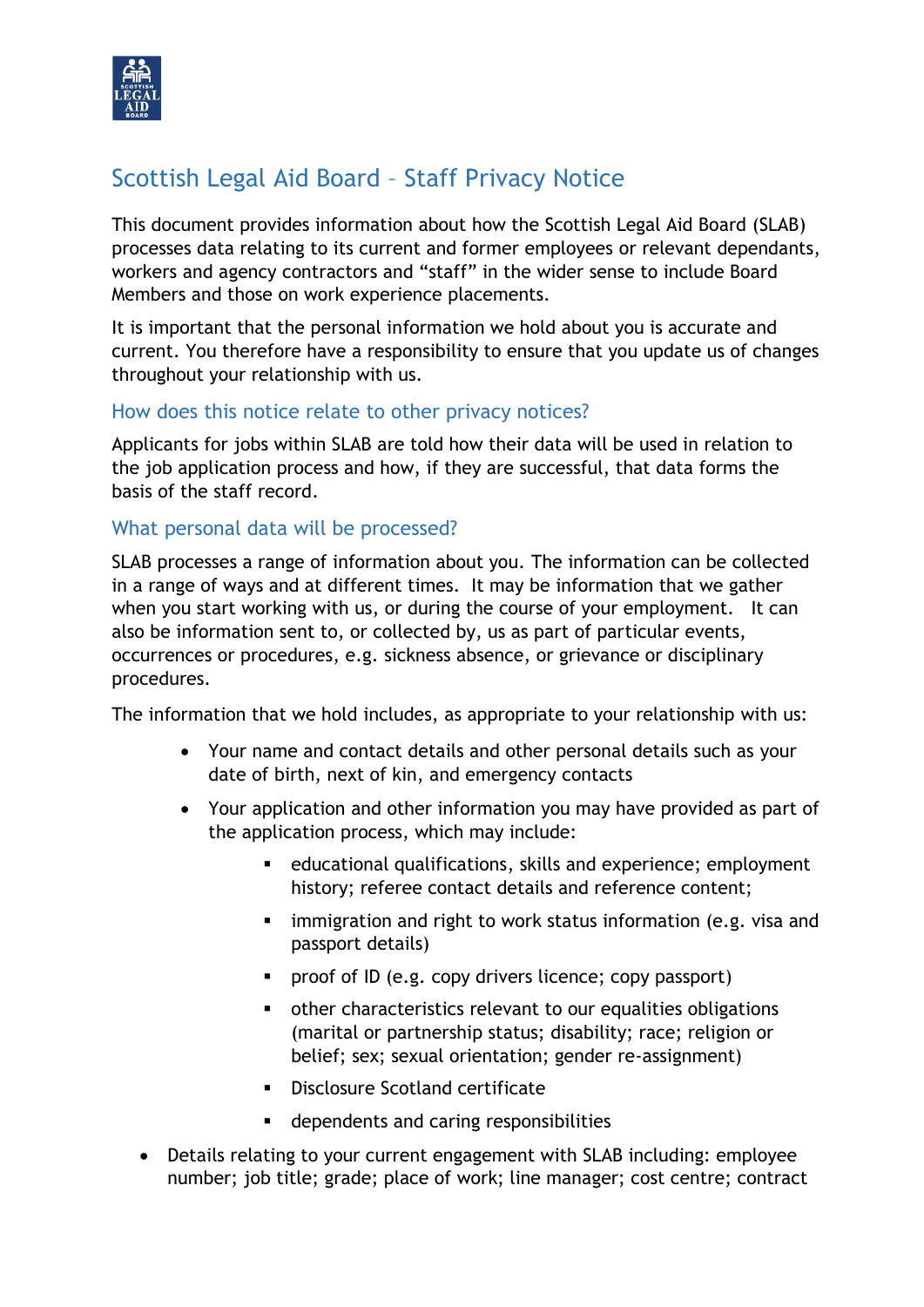

type; working hours; attendance and hours of work including timesheets for agency staff

- Information about your remuneration, including salary point, salary, pay history, payslips and P60 information, annual review history and proposed and actual adjustments to pay, any job evaluation assessments undertaken with you
- Tax status, including where relevant results of HMRC employment status check and tax code
- Information relating to pension benefit entitlements and correspondence with SPPA, including information relating to other pension benefits transferred in or out of the SLAB scheme
- Details of your bank account
- Information relating to other optional deductions from salary relating to optional benefits (e.g. Simply Health; salary sacrifice; SLAB Sports and Social Club membership; flu vaccination) and direct payments to GMB for membership
- Details of travel and subsistence and any other out-of-pocket expenses claimed from and paid by SLAB; car registration, driving licence, insurance and fitness to drive declarations; pool car mileage data; parking data (if relevant)
- Data captured on SLAB's CCTV and call recording systems
- Details of periods of leave taken by you and the reasons for this including: holiday; sickness absence (see below); special leave or other authorised absence; time out from employment.
- Performance Review records including any assessment of your performance rating and if applicable, improvement plans and related correspondence
- Details of any Capability, Disciplinary or formal grievance Procedures in which you have been involved including any warnings or related correspondence
- Learning and development data including plans, completion (including subject and dates), accreditations, vocational assistance applications and progress
- Internal vacancy applications, interview assessments and communication relating to outcomes
- Professional body registrations and payment of annual subscription fees (including Practicing certificates for legally qualified staff); associated CPD details to meet registration requirements,
- Health and safety workstation assessments and any accident or incidents reported by you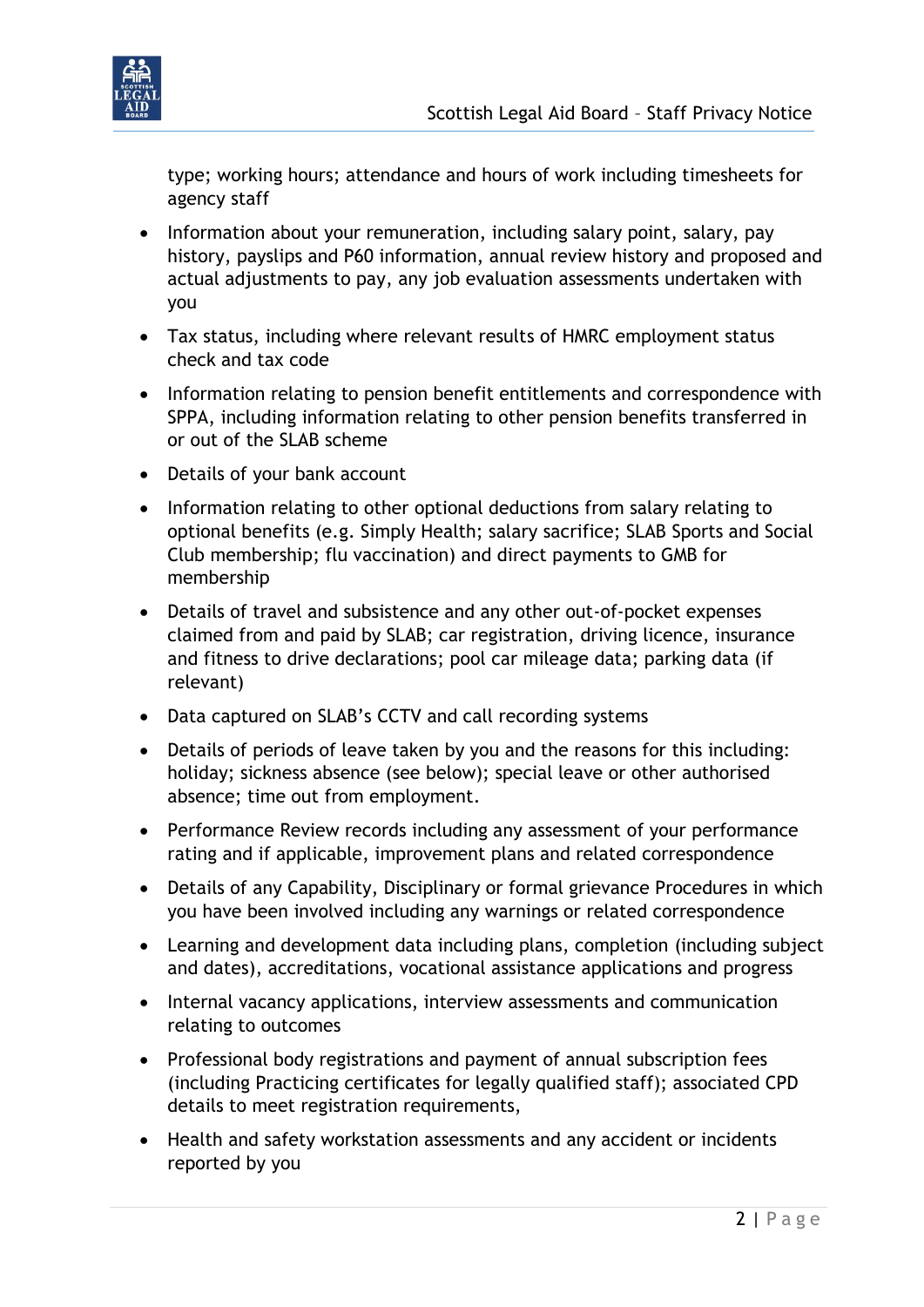

- Workforce planning and organisational structure data related to individuals including you, and their roles
- Consultation information and related correspondence relating to any redundancy process or restructuring to which you may have been subject
- Details relating to any declarations made by you about outside interests; conflicts of interest; acceptance of gifts or hospitality
- General information and responses relating to employee, worker, or contractor management queries and cases
- Information and assessments relating to peer review or compliance audit
- Correspondence relating to your resignations and other leaver processes

## Some of the data about you that we need to process is classed as "special categories of personal data".

These are:

- Information about your race or ethnicity, religious beliefs, philosophical beliefs, sexual orientation and political opinions
- Trade union membership and associated salary deductions
- Information about your health, namely:
	- Regarding health and medical conditions as disclosed by you in the recruitment process or arising during your employment/engagement
	- Information regarding disabilities and reasonable adjustments
	- Information relating to pregnancy or maternity
	- Details of any sickness absences
	- Where you leave employment and the reason of leaving is related to your health; and
	- Information about a medical condition needed for performance management or pension purposes and the records relating to decisions taken
	- Occupational health information

We may also hold information about criminal convictions: In addition to basic Disclosure Certificates required at recruitment, SLAB may hold and process data about criminal offences and convictions if it is appropriate and relevant, given the nature of your role. We may be notified directly by you or a third party, such as the Police, in the course of you working for us. We will use information relating to criminal convictions and offences to comply with employment or other laws or to consider suitability for employment or continued employment.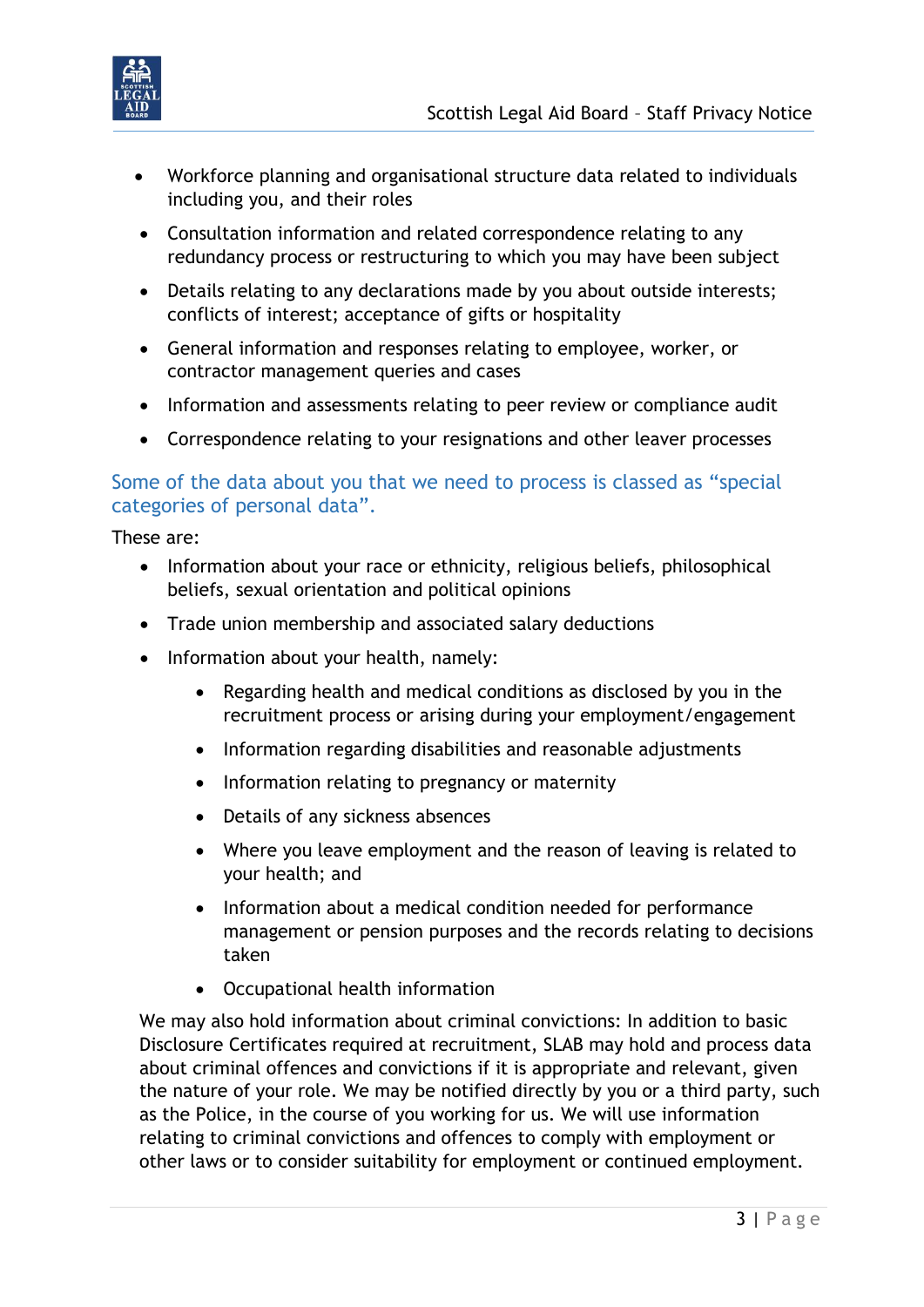

This will only be done where the law allows us to and such information will be retained confidentially and securely.

## How is your information stored?

Your personal data is held both electronically and, in limited situations, in paper format in a range of different places. These can include the more obvious locations such as: our online recruitment system; HR Oracle system; your e-HR file; our Learning Management System; Information relating to your employment/ engagement and role at SLAB is shared between core HR-related systems and other key business systems or departmental spreadsheets that support the running of SLAB. These include:

Finance systems; IS system management (including e-mail system); Timesheets; workload allocation systems; ID card issue system; health and safety records; SPPA system and internal pension records.

## What is the purpose of the processing?

SLAB will process your data to:

- maintain accurate and up-to-date employment/engagement records and contact details (including who to contact in the event of an emergency – we will assume that you have obtained consent from those individuals before you supply their contact details to us) and records of contractual and statutory rights
- pay employees workers and contractors
- administer pensions
- ensure staff are receiving the pay or other benefits to which they are entitled
- inform internal recruitment and promotion processes
- obtain Occupational Health (OH) advice, to ensure that it complies with duties in relation to individuals with disabilities, meets its obligations under health and safety law, and to ensure that employees' health is not adversely affected by their work at SLAB , and that they are fit for the duties which are assigned to them
- maintain and promote equality in the workplace
- fulfil and monitor our legal responsibilities under, for example, equalities, immigration and health and safety legislation
- check, where necessary, that staff are still eligible to carry out their role as registered practitioners with The Law Society of Scotland
- operate and keep a records of absence and absence management procedures and performance and related processes for effective workforce management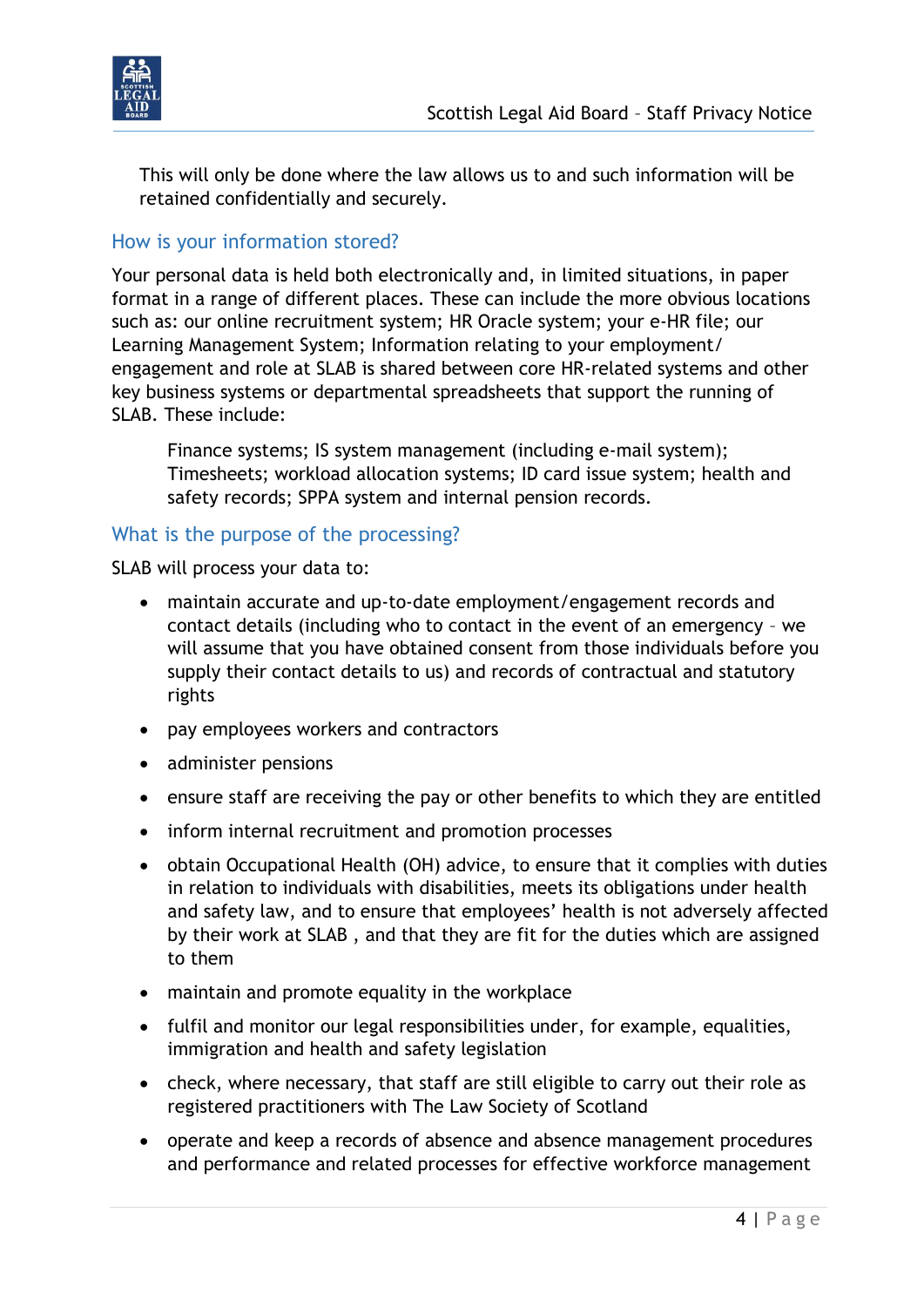

- operate and keep learning and development plans and records to ensure compliance with legal obligations and to support workforce and personal development
- operate and keep a record of capability, disciplinary and grievance processes to ensure acceptable performance and conduct in the workplace
- operate and keep a record of other types of leave (including maternity, paternity, adoption, parental and shared parental leave) for effective workforce management and to ensure that the organisation complies with duties in relation to leave entitlement
- manage and develop SLAB's business, including ensuring effective HR and business administration
- to perform our functions under the Legal Aid (Scotland) Act 1985 and the administration of the legal aid system
- process reports for Scottish Government or other regulatory bodies as required
- provide references on request for current or former employees
- respond and defend against legal claims if required
- as required or appropriate, respond to subject access requests under GDPR or information requests under the Freedom of Information (Scotland) Act 2002.

Some special categories of personal data about health and medical conditions are processed so that SLAB can carry out its obligations and exercise its right, and so you can carry out your obligations and exercise your rights under employment law (such as those in relation to disabilities and for health and safety purposes).

## What is the legal basis of the processing?

We consider the processing of your personal data for these purposes to be necessary for:

- **the performance of our contractual obligations** with you (e.g. pay you in accordance with your contract and administer benefit and pension entitlements) and your contractual obligations to us, and to enable both you and SLAB to exercise rights under our contract
- **compliance with our legal obligations** (e.g. check your entitlement to work in the UK, deduct tax, comply with health and safety laws, enable you to take periods of leave, equal opportunities monitoring) **or regulatory obligations** (e.g. reporting to Government or governmental bodies)
- **the performance of tasks we carry out in the public interest** (e.g. our core role within the Justice system)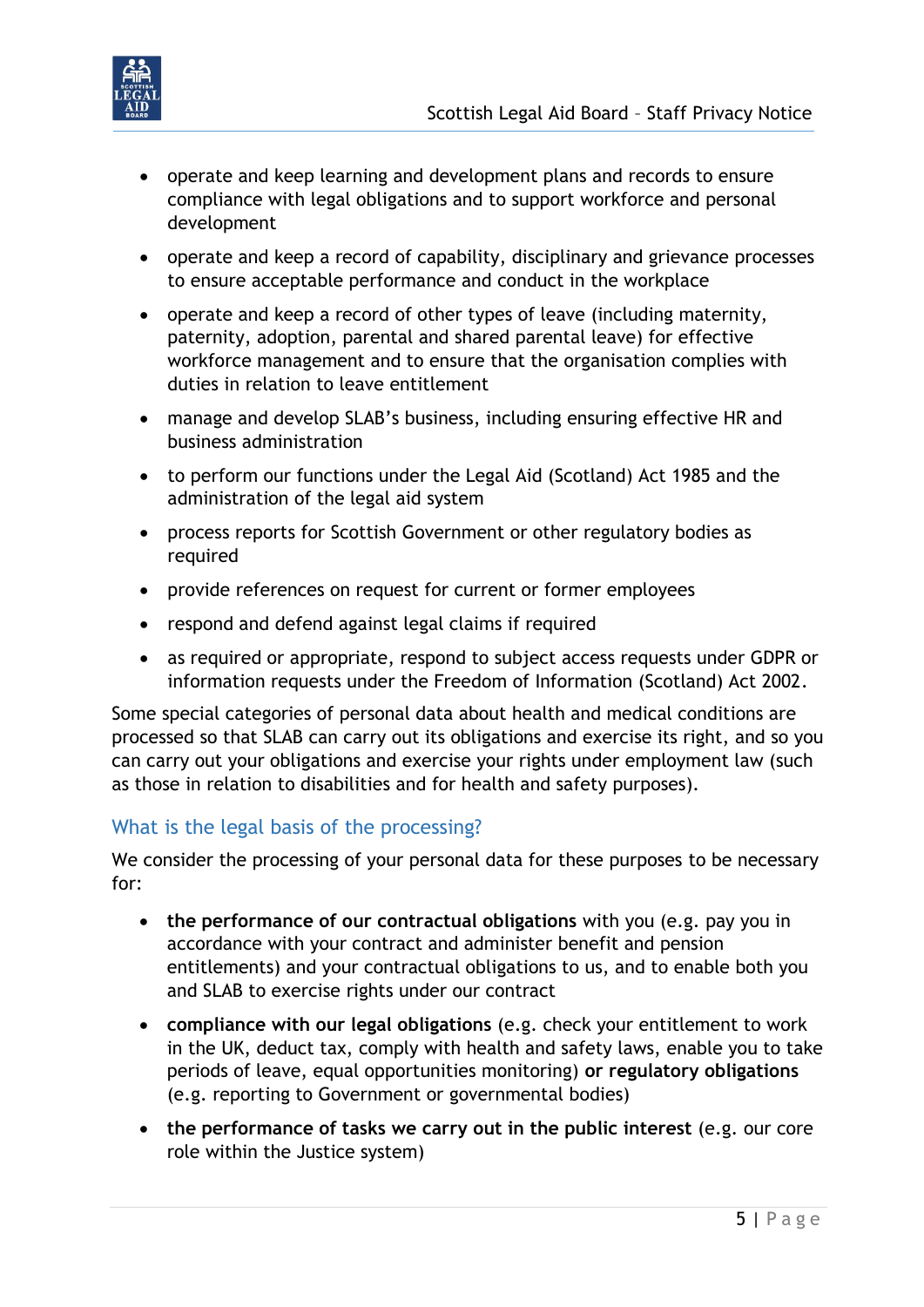

- **the legitimate interests** of SLAB or others where appropriate and relevant
- enabling your access to a service and where **you have given your consent**

We will only process your special category data with your explicit consent or if it is necessary:

- for the purpose of you and/or SLAB carrying out its/or your obligations in connection with employment where processing is necessary in relation to rights or obligations imposed by law for the establishment, exercise or defence of legal claims
- very occasionally when it is needed to protect your or another's vital interests and you are not capable of giving your consent (e.g. in an emergency)
- when you have already made the information public
- for reasons of substantial public interest
- archiving in the public interest, research purposes or statistical purposes

#### Data security

We have put in place appropriate security measures to protect your personal information from being accidentally lost, used or accessed in an unauthorised way, altered or disclosed. In addition, we limit access to your personal information to those people who have a business need to know.

We have put procedures in place to deal with any suspected data security breach and will notify you and any applicable regulator of a suspected breach where we are legally required to do so.

In some circumstances we may anonymise or pseudonymise personal data so that it can no longer be associated with you, in which case we may use it without further notice.

#### Who may your personal data be shared with?

Within SLAB, your data is normally shared only with those SLAB staff who need access to deliver and support the purposes described above. However where there are disciplinary or grievance procedures relevant data (which may include your personal data) will be shared with other members of staff (including former members of staff) who are participants in the procedures where it is necessary or appropriate for the proper conduct of the procedures that the information is shared.

Your personal data is shared with a range of external organisations as is necessary for the purposes set out above and as permitted or required by law, including the following: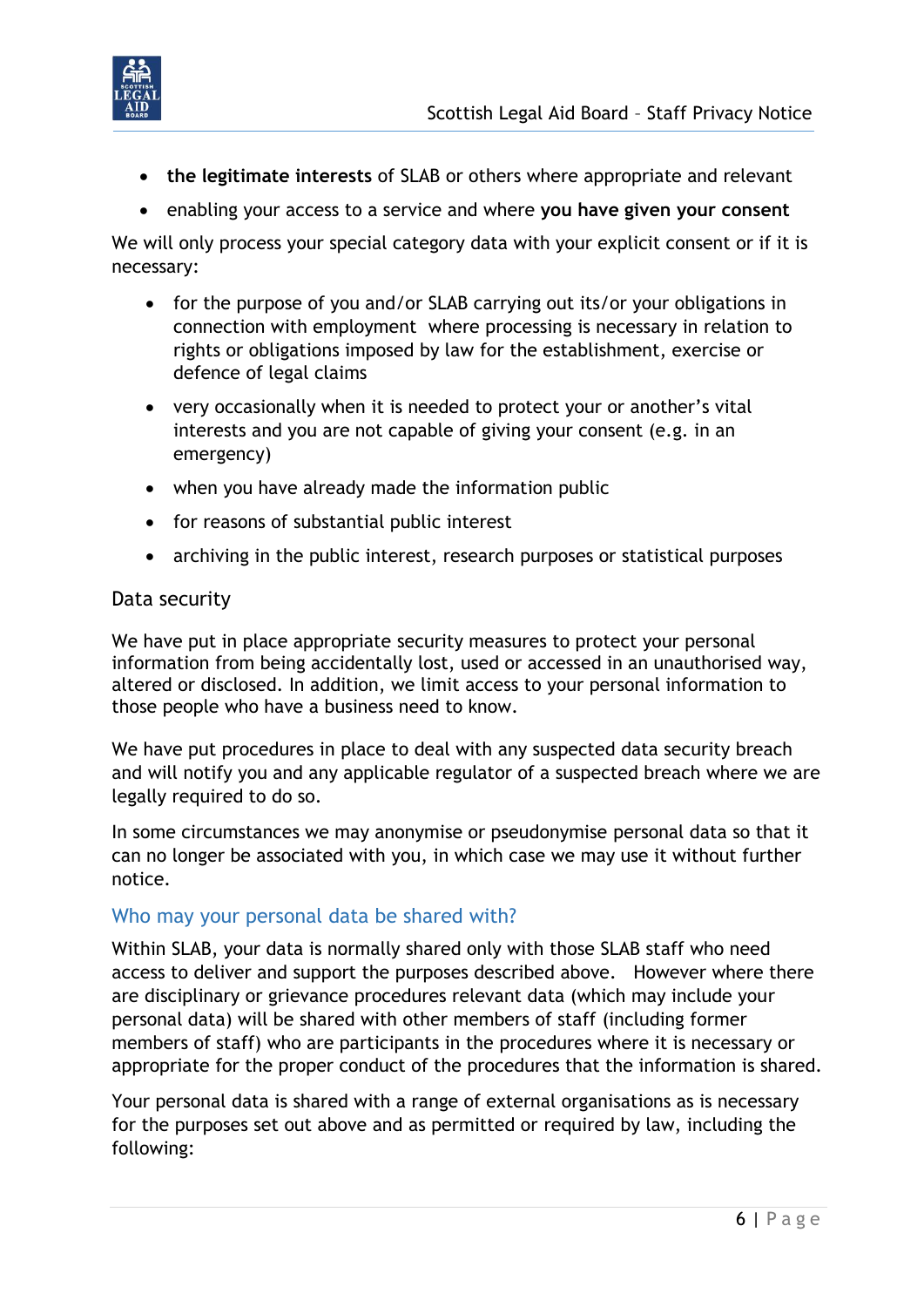

- previous employers, individual referees and external peers to obtain references
- our pension administrators and their appointed medical advisors as appropriate
- other organisations with which SLAB collaborates in order to deliver HR services to staff (including our: online recruitment system; OH advisors; Learning Management System; Oracle HR system; legal advisors; support/ counselling service providers; training providers, external grievance or disciplinary investigators or consultants)
- relevant professional or statutory regulatory bodies (e.g. Law Society of Scotland, Audit Scotland.)
- Other partners with whom we work for our day-to-day functions e.g. Police Scotland, Scottish Court Service, Peer Reviewers
- Disclosure Scotland
- Relevant Government departments, executive agencies or NDPBs (e.g. Home Office; UK Visas and Immigration; HM Revenue and Customs; Health and Safety Executive; Scottish Government)

Information may also be shared with persons exercising relevant rights under freedom of information and data protection legislation but only where necessary or appropriate, and with appropriate regard to your rights.

Where required we ensure that we have appropriate data sharing agreements in place before sharing your data with any other data controllers or processors.

There may be occasions when SLAB will provide or ask for information to or from third parties (e.g. relating to OH referrals; GP reports; specialist reports and other health-related interventions relating to your role; your mortgage/ tenancy applications; employment references).

As indicated above, your personal data is shared as is necessary on a considered and confidential basis, with several external organisations which assist SLAB with processing data (e.g. recruitment; HR administration; pay and pensions; learning management; IT services). These organisations will operate on our behalf in accordance with our instructions and do not process your data for any purpose over and above what we have asked them to do. We make sure we have appropriate contracts in place with them to ensure the confidentiality and security of your personal data.

We do not share your data with external organisations for marketing their products or services. We do not sell your data to third parties under any circumstances or permit third parties to sell on data we have shared with them.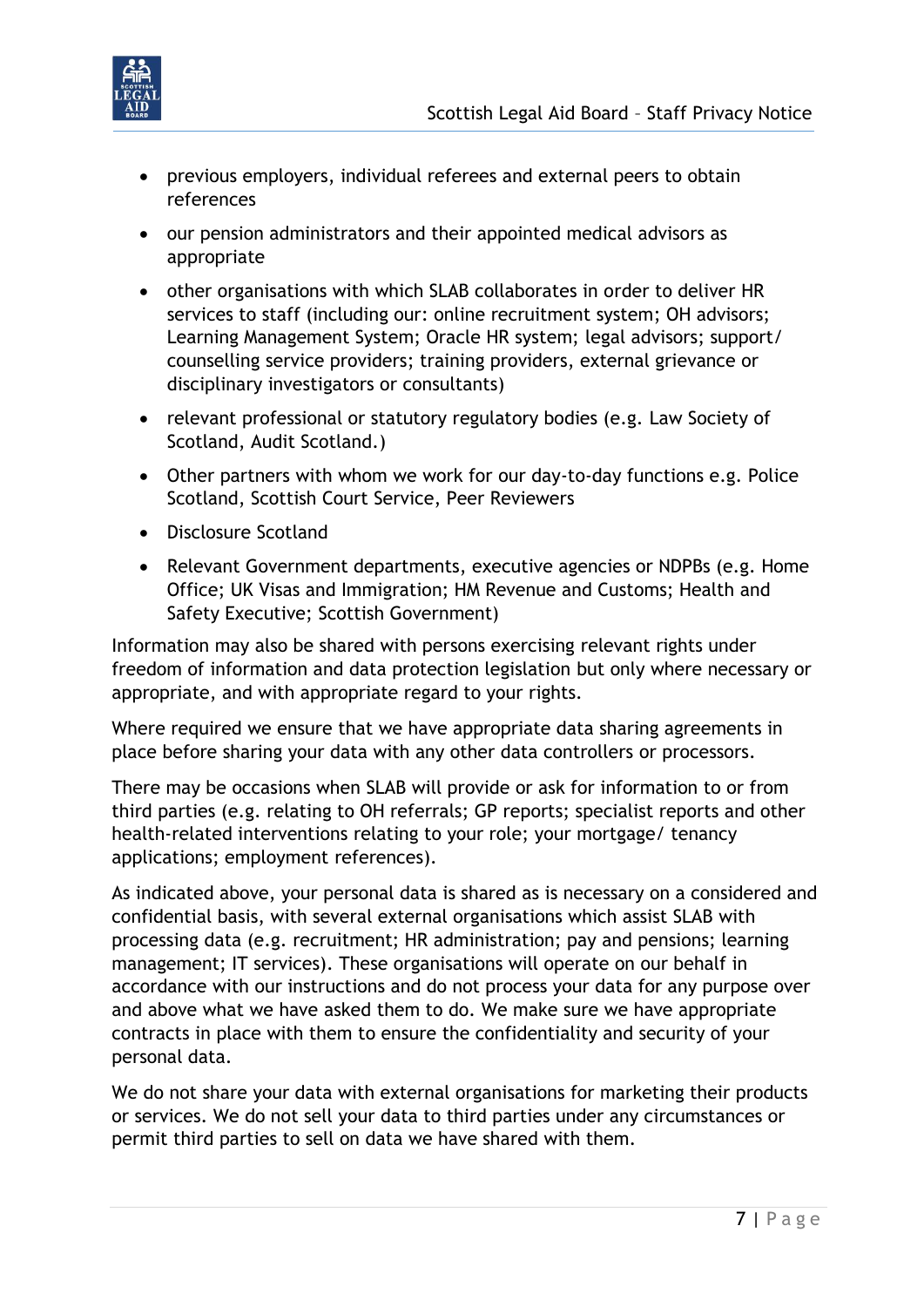

While we would not normally transfer data outside the EU, in exceptional circumstances where this is the case all personal data will be provided with adequate protection and transferred lawfully. Where we transfer personal data outside the EU to a country not determined by the European Commission as providing an adequate level of protection for personal data, the transfers will be under an agreement which covers the EU requirements for the transfer of personal data outside the EU, such as the European Commission approved standard contractual clauses.

## How long is your data kept?

Your data is retained for an appropriate period, according to its type and purpose and for no longer than necessary. This will vary depending on its nature. For example, we retain much of the standard HR file information for the duration of employment plus the following six financial years. Pensions information requires a much longer retention period of 100 years from your date of birth.

## Your rights

Under the General Data Protection Regulation (GDPR) you have the right:

- **to be informed** about how we collect and use your personal information through privacy notices such as this
- **to request information we hold about you**. This is known as a subject access request and is free of charge. We must respond within one month, although this can be extended by a further two months if the information is complex
- **to rectification**. You are entitled to have your information rectified if it is factually inaccurate or incomplete. We must respond to your request within one month. If we decide to take no action, we will tell you why and let you know about your right of complaint to the UK Information Commissioner
- **to erasure**. You have the right to ask us to delete your information or stop using it. It will not always be possible for us to comply with your request, for example if we have a legal obligation to keep the information. If we decide to take no action, we will tell you why and let you know about your right of complaint to the UK Information Commissioner.
- **to restrict processing**. You have the right to restrict how your data is processed in certain circumstances, for example if the information is not accurate. If a restriction is applied, we can retain just enough information to ensure that the restriction is respected in future. If we decide to lift a restriction on processing we must tell you.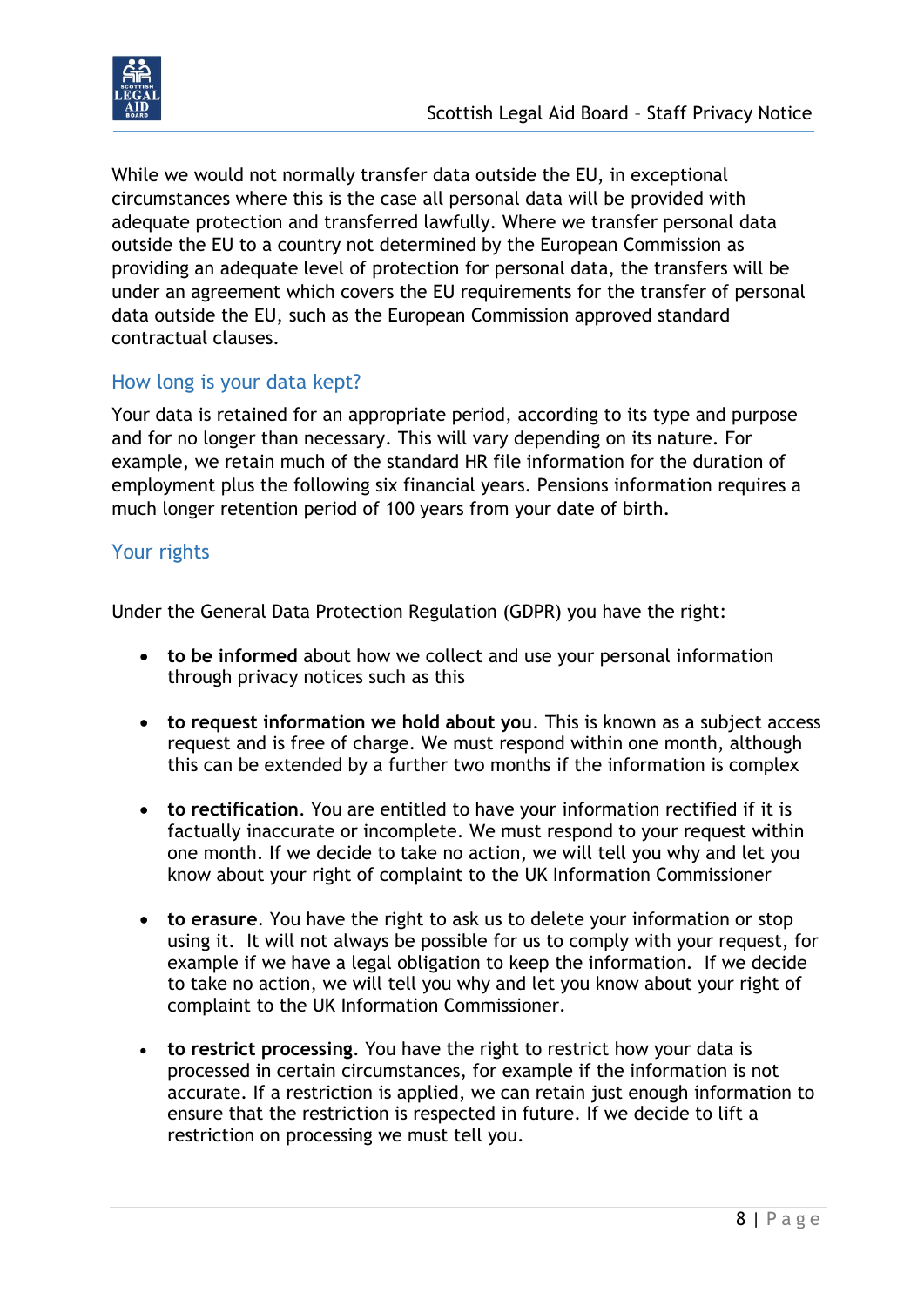

- **to data portability**. If we are processing your personal data with your consent, and it is held in a structured, commonly used, machine readable form, you have a right to ask us to transmit it to another data controller so they can use it. This right does not apply if we process your personal data as part of our public task.
- **to object**. You can object to your information being used for profiling, direct marketing or research purposes.
- **to be informed about any automated individual decision making, including profiling**, with legal or similarly significant effects and be given an opportunity to request human intervention or challenge a decision.

If you want to review, verify, correct or request erasure of your personal information, object to the processing of your personal data, request that we transfer a copy of your personal information to another party or request the reconsideration of an automated decision, please contact our Data Protection Officer at [DPO@slab.org.uk](mailto:DPO@slab.org.uk)

You will not have to pay a fee to access your personal information (or to exercise any of the other rights). However, we may charge a reasonable fee if your request for access is clearly unfounded or excessive. Alternatively, we may refuse to comply with the request in such circumstances.

We may need to request specific information from you to help us confirm your identity and ensure your right to access the information (or to exercise any of your other rights). This is another appropriate security measure to ensure that personal information is not disclosed to any person who has no right to receive it.

Where you have provided your consent to the collection, processing and transfer of your personal information for a specific purpose, you have the right to withdraw your consent for that specific processing at any time. To withdraw your consent, please contact our DPO. Once we have received notification that you have withdrawn your consent, we will no longer process your information for the purpose or purposes you originally agreed to.

If you are unhappy with the response you get from us, you can ask us to look again at your request – you can write to our Data Protection Officer at [SAR@slab.org.uk](mailto:SAR@slab.org.uk) or using SLAB's postal address. At any time, you are entitled to ask the Information Commissioner to review our decision or to go to court to enforce your rights.

## Changes to this privacy notice

We keep this privacy notice under regular review. This privacy notice was last updated on 26/10/2020.